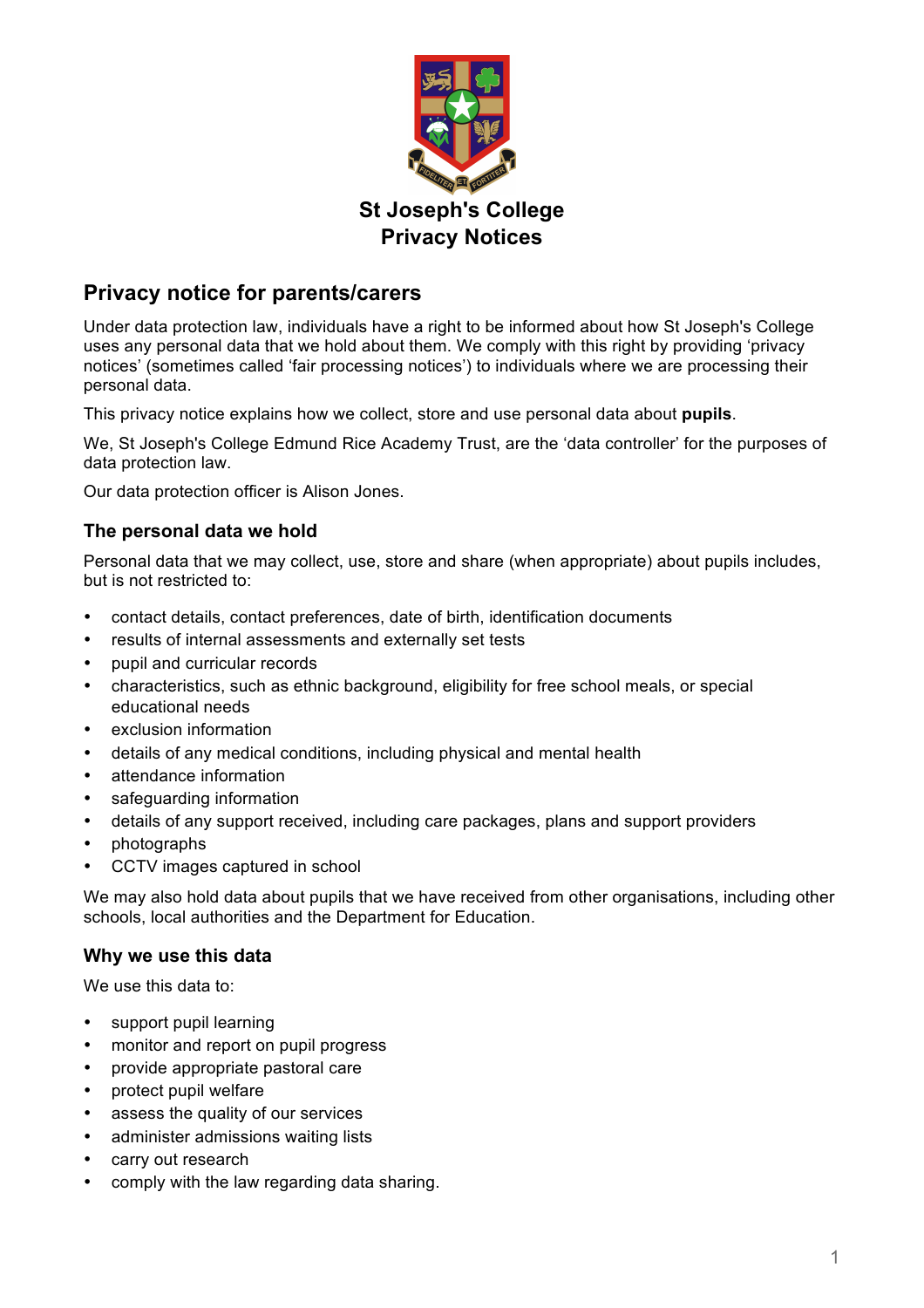# **Our legal basis for using this data**

We only collect and use pupils' personal data when the law allows us to. Most commonly, we process it where:

- we need it to perform an official task in the public interest
- we need to comply with a legal obligation.

Less commonly, we may also process pupils' personal data in situations where:

- we have obtained consent to use it in a certain way
- we need to protect the individual's vital interests (or someone else's interests).

Where we have obtained consent to use pupils' personal data, this consent can be withdrawn at any time. We will make this clear when we ask for consent, and explain how consent can be withdrawn.

Some of the reasons listed above for collecting and using pupils' personal data overlap, and there may be several grounds that justify our use of this data.

### **Collecting this information**

While the majority of information we collect about pupils is mandatory, there is some information that can be provided voluntarily.

Whenever we seek to collect information from you or your child, we make it clear whether providing it is mandatory or optional. If it is mandatory, we will explain the possible consequences of not complying.

#### **How we store this data**

We keep personal information about pupils while they are attending our school. We may also keep it beyond their attendance at our schools if this is necessary in order to comply with our legal obligations. Our Retaining Records Policy (available on request) sets out how long we keep information about pupils.

### **Data sharing**

We do not share information about pupils with any third party without consent unless the law and our policies allow us to do so.

Where it is legally required, or necessary (and it complies with data protection law) we may share personal information about pupils with:

- our local authority to meet our legal obligations to share certain information with it, such as safeguarding concerns and exclusions
- the Department for Education.
- the pupil's family and representatives
- educators and examining bodies.
- our regulator, Ofsted
- suppliers and service providers to enable them to provide the service we have contracted them for
- financial organisations
- central and local government
- our auditors
- survey and research organisations
- health authorities
- security organisations
- health and social welfare organisations
- professional advisers and consultants
- charities and voluntary organisations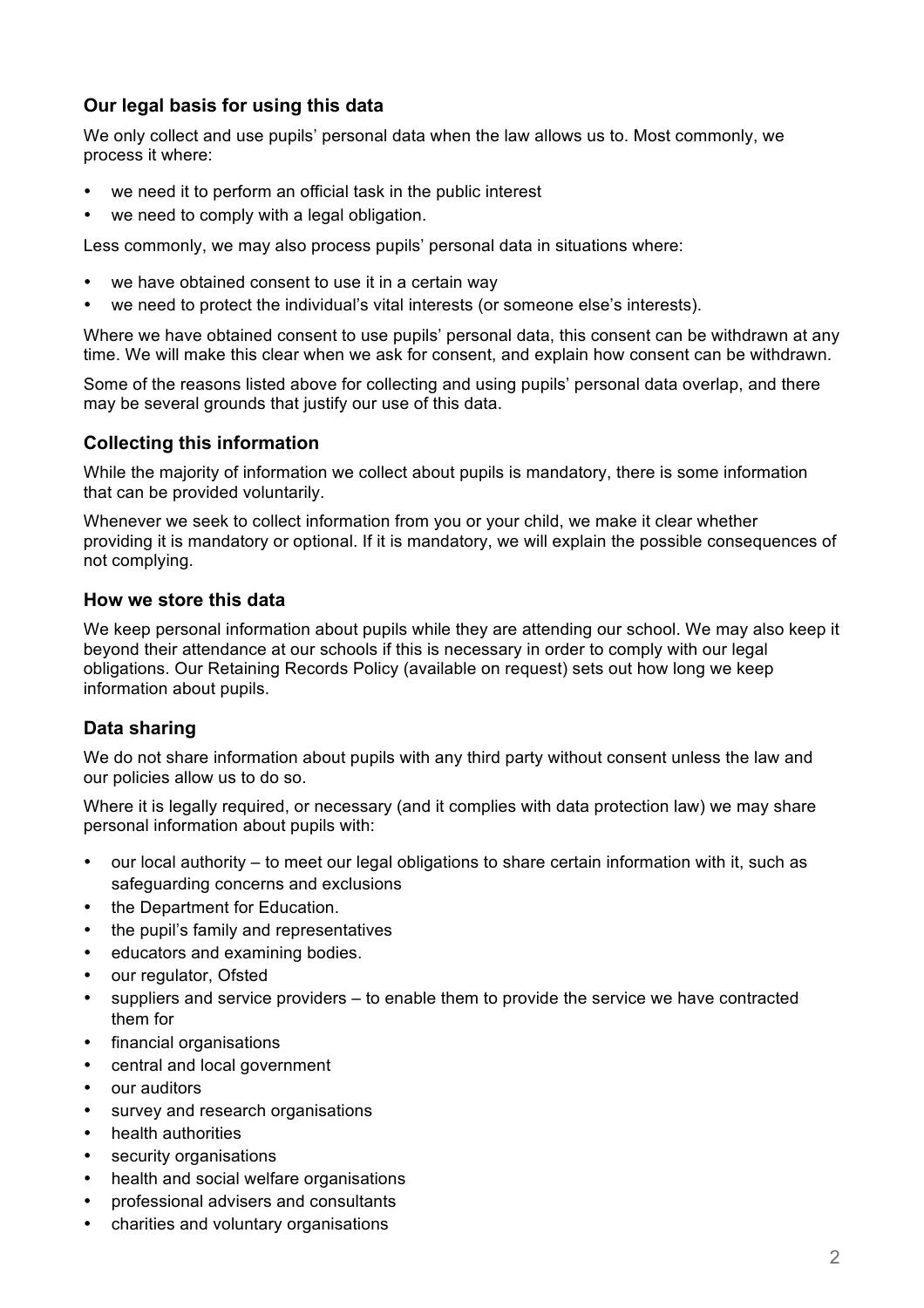- police forces, courts, tribunals
- professional bodies.

# **National Pupil Database**

We are required to provide information about pupils to the Department for Education as part of statutory data collections such as the school census.

Some of this information is then stored in the National Pupil Database (NPD), which is owned and managed by the Department and provides evidence on school performance to inform research.

The database is held electronically so it can easily be turned into statistics. The information is securely collected from a range of sources including schools, local authorities and exam boards.

The Department for Education may share information from the NPD with other organisations that promote children's education or wellbeing in England. Such organisations must agree to strict terms and conditions about how they will use the data.

For more information, see the Department's webpage on how it collects and shares research data.

You can also contact the Department for Education with any further questions about the NPD.

### **Youth support services**

Once our pupils reach the age of 13, we are legally required to pass on certain information about them to the relevant local authority or its representative, as it has legal responsibilities regarding the education or training of 13- to 19-year-olds.

This information enables it to provide youth support services, post-16 education and training services, and careers advisers.

Parents/carers, or pupils once aged 16 or over, can contact our school data protection lead to request that we only pass on the individual's name, address and date of birth.

### **Transferring data internationally**

Where we transfer personal data to a country or territory outside the European Economic Area, we will do so in accordance with data protection law.

### **Parents and pupils' rights regarding personal data**

Individuals have a right to make a **'subject access request'** to gain access to personal information that the school holds about them.

Parents/carers can make a request with respect to their child's data where the child is not considered mature enough to understand their rights over their own data (usually under the age of 12), or where the child has provided consent.

Parents also have the right to make a subject access request with respect to any personal data the school holds about them.

Individuals also have the right for their personal information to be transmitted electronically to another organisation in certain circumstances.

Further information is set out within our data protection policy. If you would like to make a request please contact your school data protection lead, as set out in the data protection policy.

# **Other rights**

Under data protection law, individuals have certain rights regarding how their personal data is used and kept safe, including the right to:

- object to the use of personal data if it would cause, or is causing, damage or distress
- prevent it being used to send direct marketing
- object to decisions being taken by automated means (by a computer or machine, rather than by a person)
- in certain circumstances, have inaccurate personal data corrected, deleted or destroyed, or restrict processing